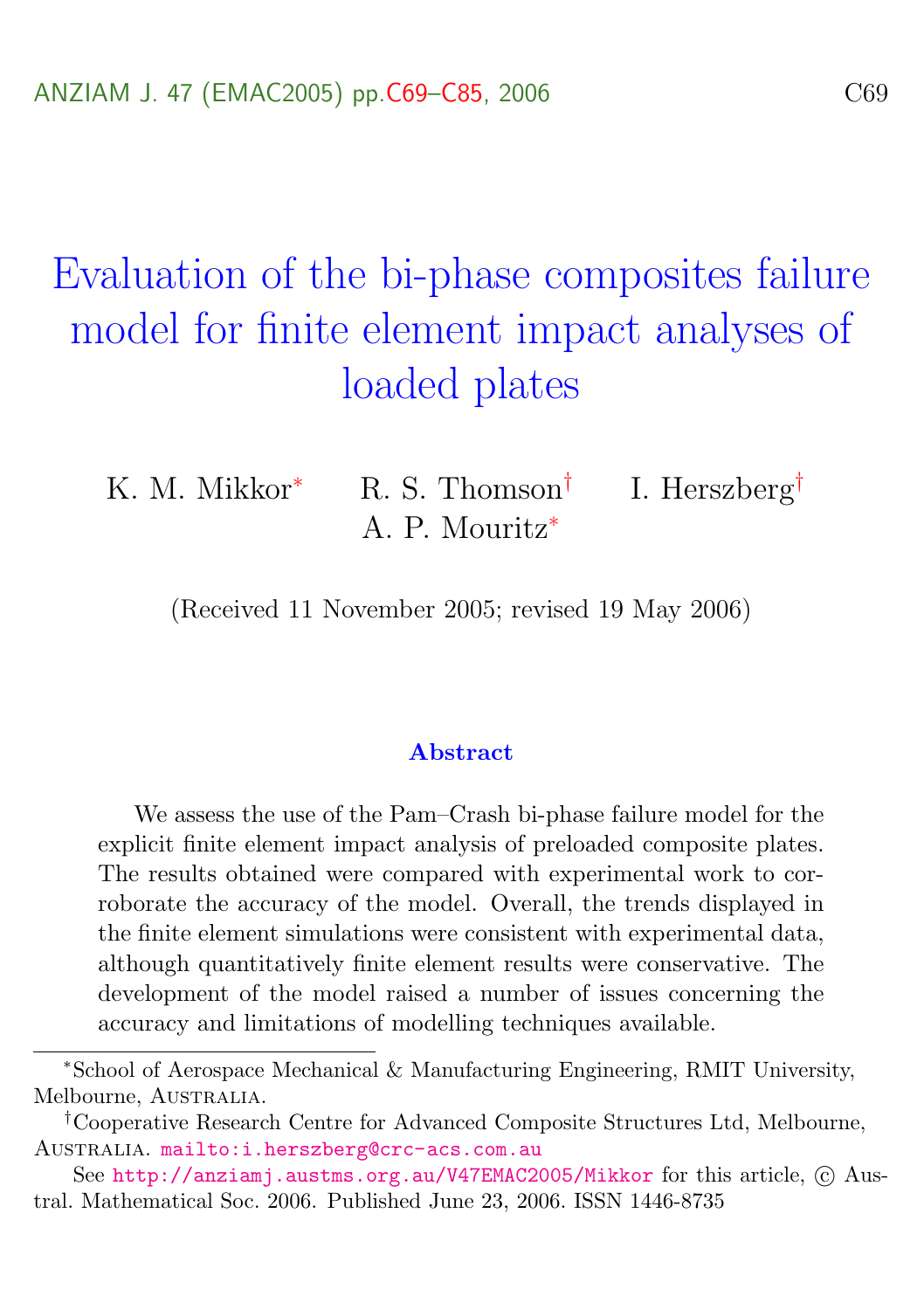# <span id="page-1-1"></span>**Contents**

|    | 1 Introduction                             | C70                             |  |
|----|--------------------------------------------|---------------------------------|--|
|    | 2 Finite element modelling methodology     | C71<br>C72                      |  |
|    | 3 Results—tension and compression tests    | C73                             |  |
|    | 4 Results—impact without preload models    |                                 |  |
| 5. | Results—impact under preload models<br>5.1 | C78<br>C78<br>C79<br>C79<br>C81 |  |
|    | 6 Discussion of modelling limitations      | C82                             |  |
|    | <b>Conclusion</b>                          |                                 |  |
|    | <b>References</b>                          | C84                             |  |

# <span id="page-1-0"></span>1 Introduction

Despite having superior mechanical properties such as high stiffness and strength, good corrosion resistance and light weight, composites are particularly susceptible to impact damage during maintenance, manufacture and in-flight [\[1\]](#page-15-1). This type of damage is often internal and undetectable, but can significantly reduce mechanical properties [\[1,](#page-15-1) [2,](#page-15-2) [7\]](#page-16-0) or even cause catastrophic failure if the structure is under load during impact [\[4,](#page-15-3) [8\]](#page-16-1).

A significant amount of work has been conducted into the impact be-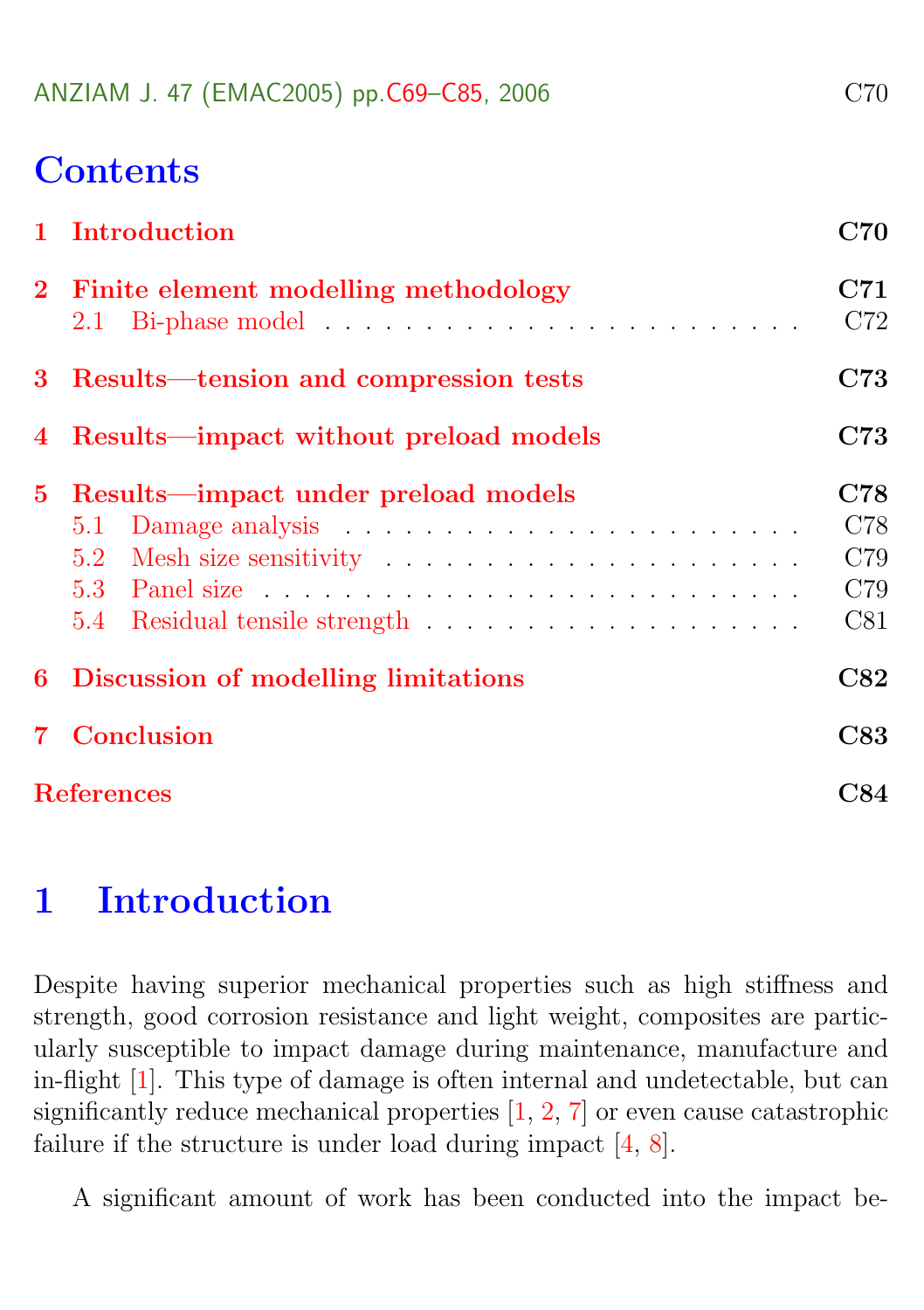#### <span id="page-2-1"></span>1 Introduction C71

haviour of composites, yet little of this has focused on preloaded composites [\[5,](#page-16-2) [6\]](#page-16-3). However, many in-flight impact events occur when the structure is under some form of load, such as a highly loaded flap being impacted by runway debris upon takeoff. As such, the study of impact behaviour and damage tolerance on preloaded composites represents a critical area of research.

This paper outlines the development of a FE model using the explicit FE code Pam–Crash. The purpose of the model was to accurately simulate and predict the impact behaviour of carbon fibre reinforced plastic materials when subject to preloads. An attempt was made to simulate experimental data presented in [\[4\]](#page-15-3), which was also used in the validation process. The effect of various modelling parameters on the impact behaviour displayed by the model was investigated. Furthermore, the model was utilised to conduct parametric studies into the effect on impact behaviour of factors such as magnitude of preload, impact velocity and specimen geometry.

## <span id="page-2-0"></span>2 Finite element modelling methodology

The model was developed by first calibrating material properties against tension and compression coupon tests. To ensure that the model was accurately simulating impact behaviour, prior to the addition of the preload, a number of simulations were run without an applied preload. Finally impact under tensile preload tests were carried out and various investigations conducted.

The FE software Pam–Crash was chosen since it is an explicit FE code which is highly suited to modelling dynamic, non-linear, short duration events such as the impacts that are the subject of this investigation.

The panels were modelled using two dimensional shell elements since the panels were much longer and wider than they were thick. The impactor was modelled as a rigid wall. The material used in the experimental tests was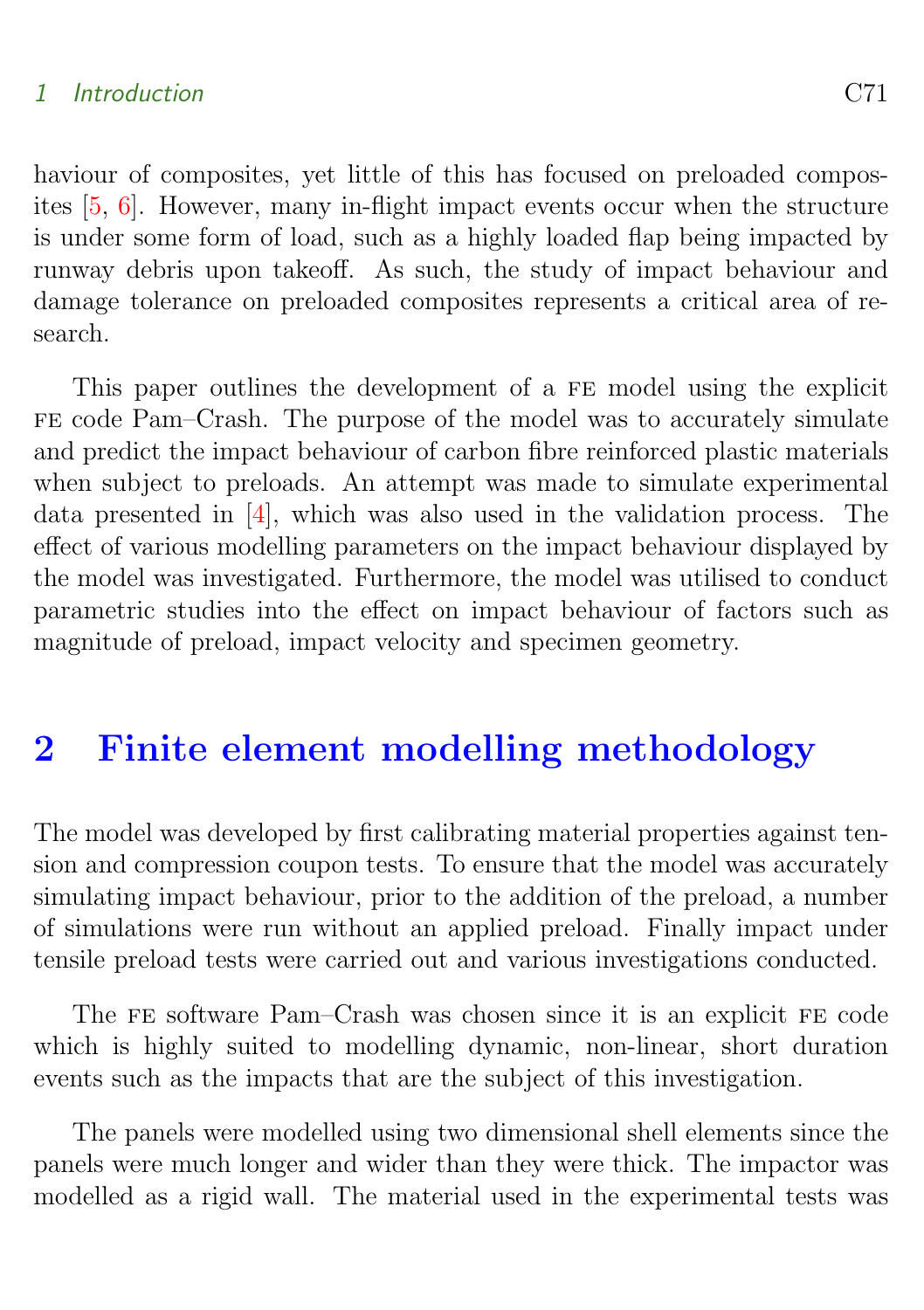<span id="page-3-1"></span>Ciba-Geigy GU230-E01 Uniweave Injectex. This fabric consists of 90% of fibres in the warp direction, and 10% in the weft. To model this, a bi-phase fabric material model was chosen.

#### <span id="page-3-0"></span>2.1 Bi-phase model

The main reason behind the use of the bi-phase model is that damage in the fibres and matrix can propagate independently, therefore it allows the user to analyse these phases separately [\[3\]](#page-15-4). The model defines two separate phases: a unidirectional phase and an orthotropic matrix phase [\[3\]](#page-15-4). The matrix phase of the bi-phase model can be further broken down into shear matrix damage and volumetric matrix damage. Shear damage of the matrix occurs as a result of pure shear in the matrix, while volumetric damage occurs as a result of the uniform expansion and contraction of the matrix.

In the bi-phase model, the stiffness and strength of an element are calculated by superimposing the effects of each of the phases. The loss in stiffness of each phase is determined by a damage function, which is based upon allowable strains and damage parameters [\[3\]](#page-15-4).

Figure [1](#page-5-0) shows the relationship between the damage function, the stressstrain curve and the stiffness for each phase. The damage function consists of four stages. Initially the damage is zero, until a threshold strain  $(\epsilon_i)$  is reached, during this stage the stiffness remains constant and there is a linear relationship between stress and strain. Through the next two stages (between  $\epsilon_i < \epsilon < \epsilon_1$  and  $\epsilon_1 < \epsilon < \epsilon_u$ ) the damage increases and stiffness decreases linearly with increasing strain. The final stage occurs after the ultimate strain  $(\epsilon_u)$  is reached. During this stage the damage function asymptotes from its ultimate value  $(d_u)$  to 1 and the stress remains at a constant residual value.

The very low stiffnesses and large distortions of highly strained elements lead to numerical instabilities in the finite element solution. The element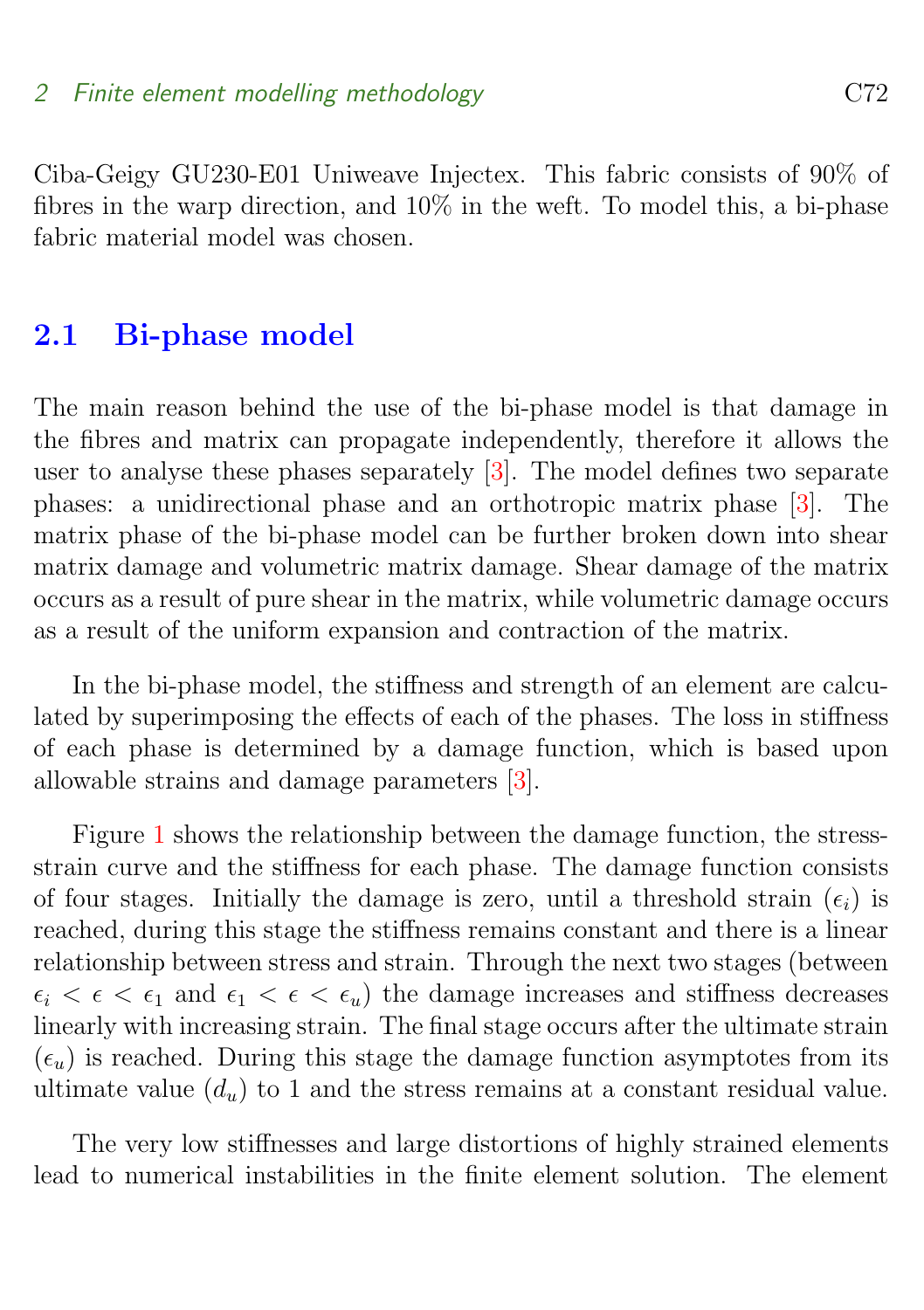<span id="page-4-2"></span>elimination feature of Pam–Crash was used to remove such elements from the models.

#### <span id="page-4-0"></span>3 Results—tension and compression tests

Simple tension and compression test models, for which experimental data was available, were used to calibrate the bi-phase failure model. As Figure [2](#page-6-0) shows the FE tension and compression test simulations failed within  $1\%$  of the experimental failure results. No data was available to calibrate the bi-phase properties against failure strains.

#### <span id="page-4-1"></span>4 Results—impact without preload models

The impact without preload model displayed similar trends and behaviour in terms of damage shape and type as that observed experimentally. However, the damage size predicted in these tests was larger than measured from experimental tests, although it did increase with increasing impact velocity as was expected from experimental results (Figure [3\)](#page-7-0).

Residual tensile strength models displayed similar patterns to those found by other authors, but no experimental data was available for comparison [\[4\]](#page-15-3). The residual compressive strength estimated by the finite element analysis was compared to experimental data reported by Herszberg et al. [\[9\]](#page-16-4). The results agree well when plotted against the total damage area as shown in Figure [4.](#page-8-0) However, when plotted against impact energy, the finite element analysis underestimates the residual compressive strength. This is consistent with the overestimation of damage by the fe analysis described above (Figure [3\)](#page-7-0).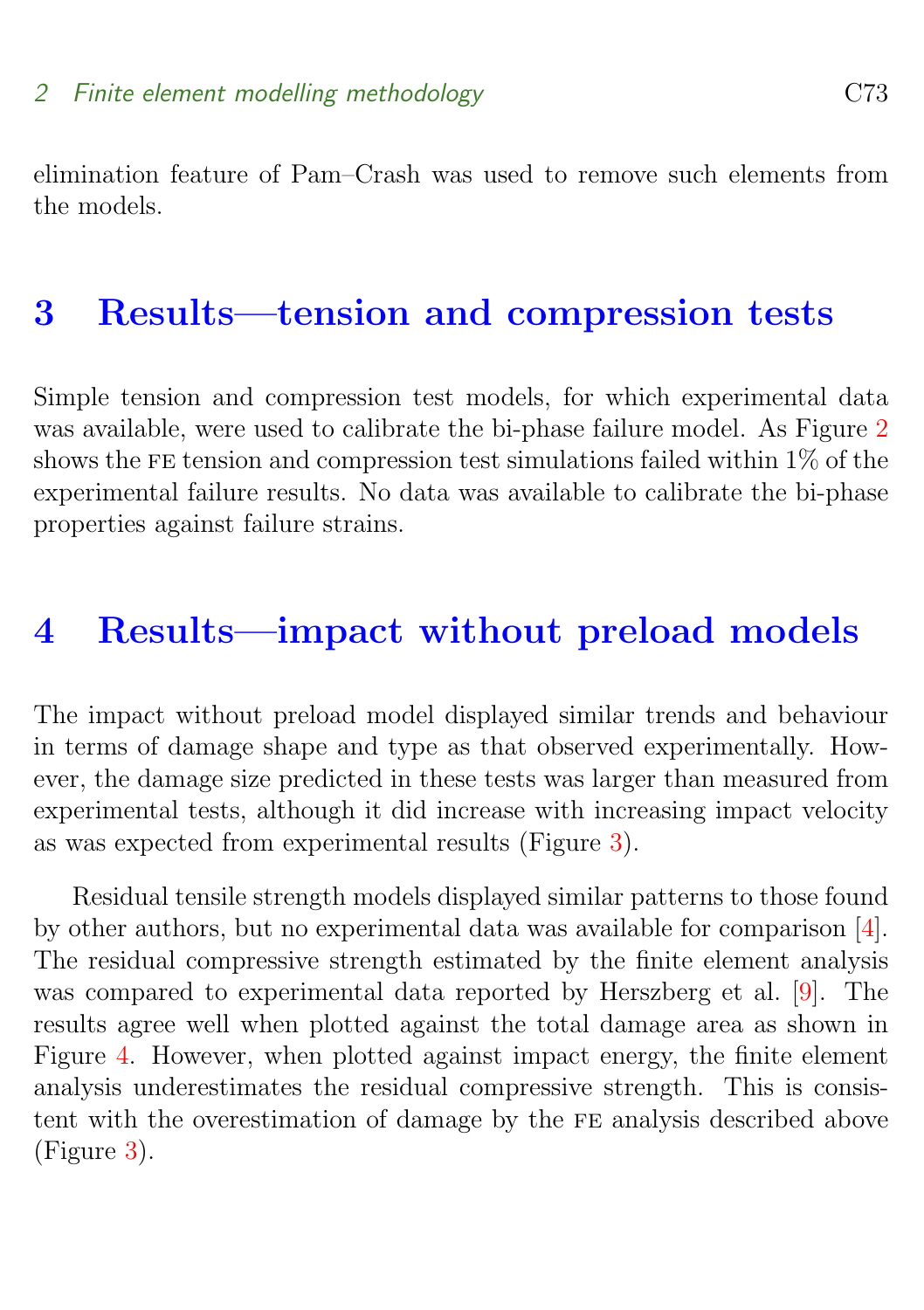

<span id="page-5-1"></span>

|  |  | (a) fracturing damage function : |  |  |  |
|--|--|----------------------------------|--|--|--|
|--|--|----------------------------------|--|--|--|

| damage function $d(\varepsilon)$                                                                  | range                                |
|---------------------------------------------------------------------------------------------------|--------------------------------------|
| $\frac{\varepsilon - \varepsilon_1}{\varepsilon}$ d <sub>1</sub><br>$\varepsilon_1-\varepsilon_1$ | $\epsilon_i < \epsilon < \epsilon_1$ |
| $\xrightarrow{\epsilon-\epsilon_1} (d_u-d_1)+d_1$<br>$\varepsilon_{\mathrm{U}}$ - $\varepsilon$ 1 | $ε_1 < ε < ε_1$                      |
| $1-(1-du) εu/ε$                                                                                   | $\epsilon_{11} < \epsilon < \infty$  |

 $\varepsilon$  = equivalent strain

- $\varepsilon_i$  = initial threshold strain
- $\varepsilon_1$  = intermediate
- $d_1$  = intermediate damage
- $\varepsilon_{\rm u}$  = ultimate strain  $d_{\rm u}$  = ultimate damage

 $E_0$  = initial elastic modulus

 $\sigma_{\rm u}$  = residual constant stress level

| modulus damage                      |  |
|-------------------------------------|--|
| $E(\epsilon) = (1-d(\epsilon)) E_0$ |  |

|  | (c) stress-strain diagram: |  |  |
|--|----------------------------|--|--|
|  |                            |  |  |

 $\overline{\epsilon_i}$ 

 $\mathbf{E}_{\mathrm{u}}$ 



 $\overline{\epsilon}_1$  $\overline{\epsilon}_{\mathrm{u}}$ 

| stress-strain relation $\sigma(\varepsilon)$                                                              | range                                      |
|-----------------------------------------------------------------------------------------------------------|--------------------------------------------|
| E <sub>0</sub> ε $\left(1-\frac{d_1}{\epsilon_1-\epsilon_1}(\epsilon-\epsilon_1)\right)$                  | $\epsilon_i < \epsilon < \epsilon_1$       |
| E <sub>0</sub> ε $\left(1 - d_1 \frac{d_1 - d_1}{\epsilon_1 - \epsilon_1} (\epsilon - \epsilon_i)\right)$ | $\epsilon_1 < \epsilon < \epsilon_{\rm u}$ |
| $\sigma_{\mathbf{u}} = \text{E}_0 \varepsilon_{\mathbf{u}} (1 - d_{\mathbf{u}}) = \text{const}$           | $\varepsilon_{11} < \varepsilon < \infty$  |

<span id="page-5-0"></span>Figure 1: Bi-phase damage, modulus and stress-strain diagrams [\[3\]](#page-15-4).

 $\epsilon$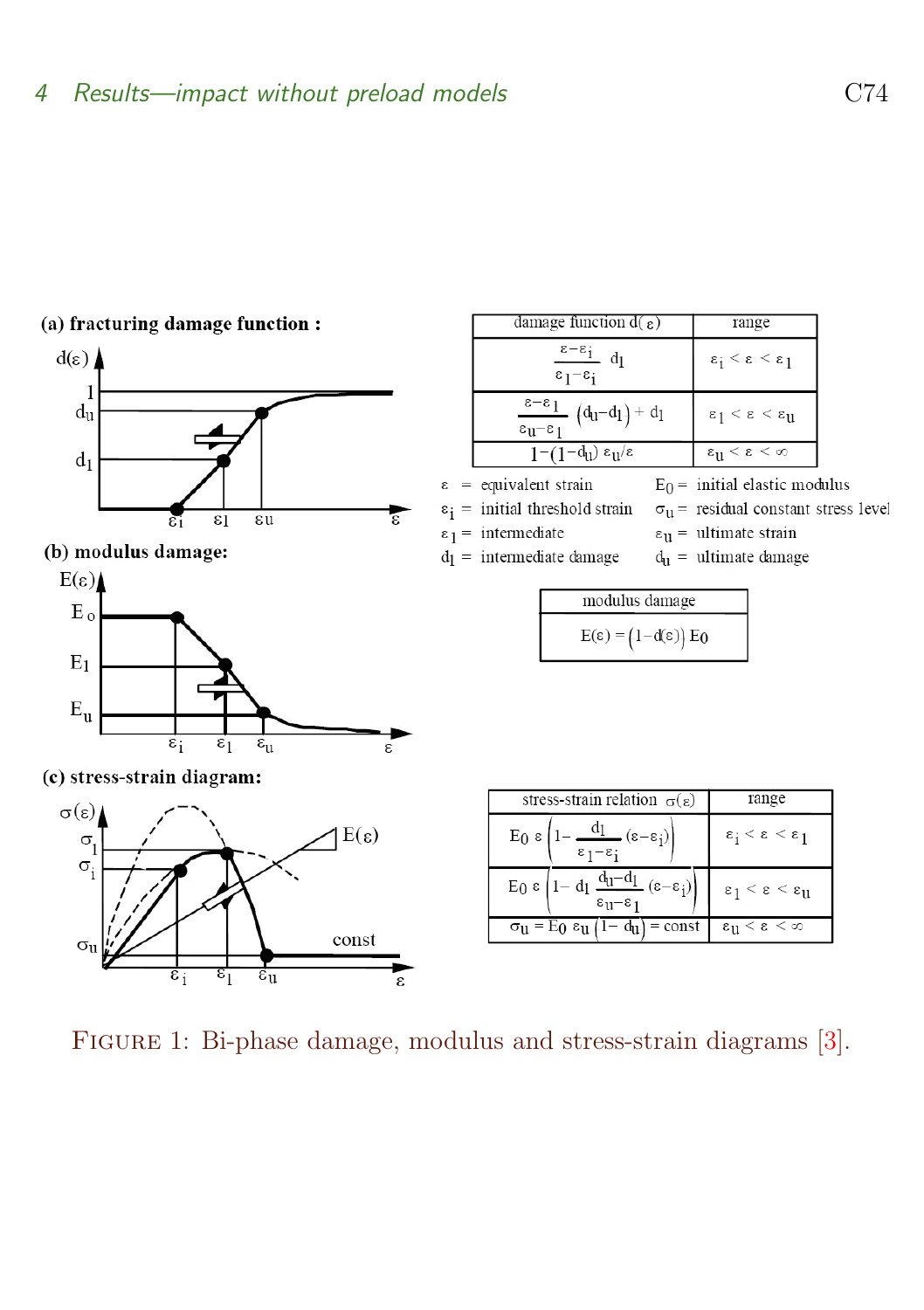

<span id="page-6-0"></span>Figure 2: finite element tension and compression simulations versus experimental results.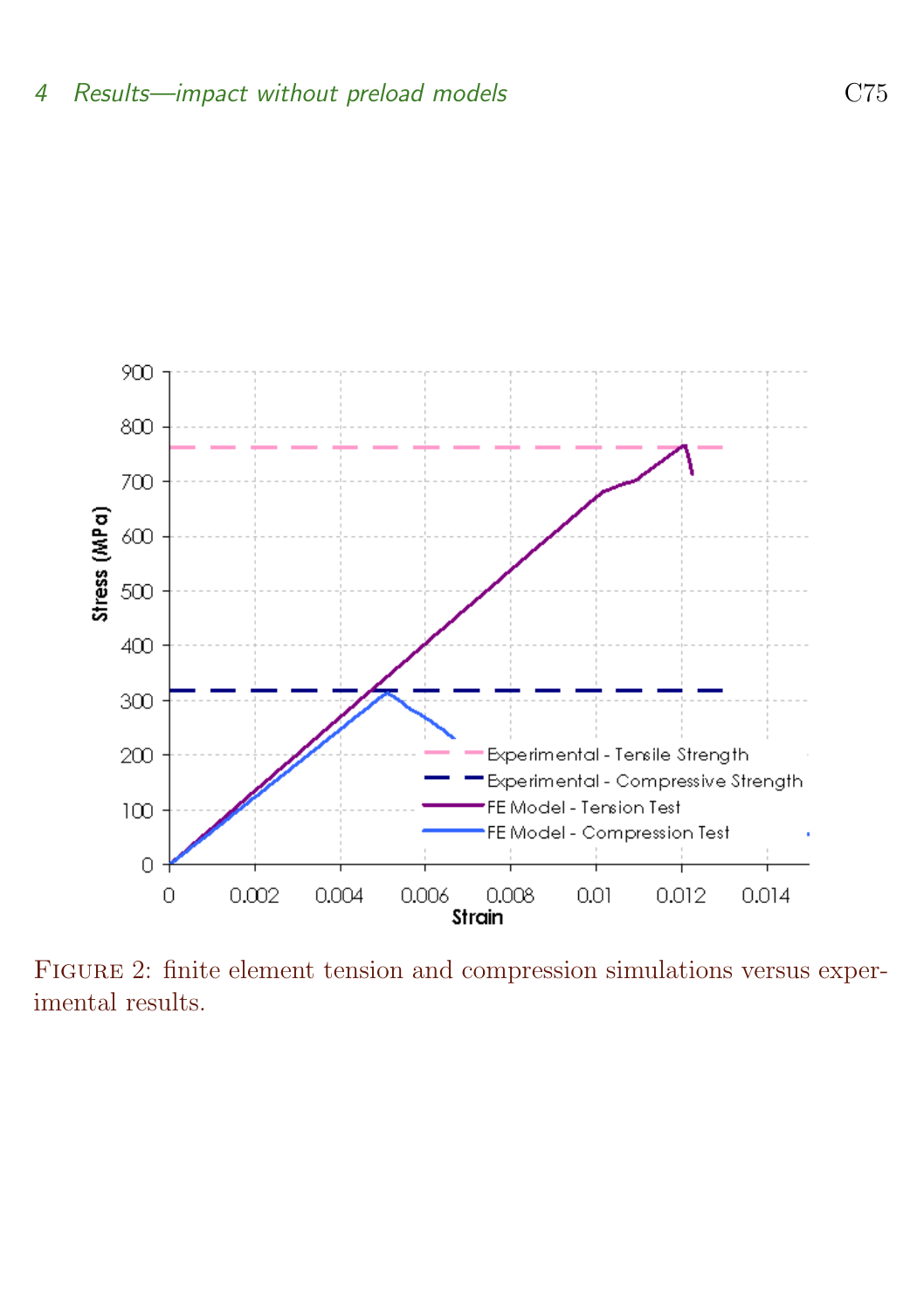

<span id="page-7-0"></span>FIGURE 3: Damage width against impact energy.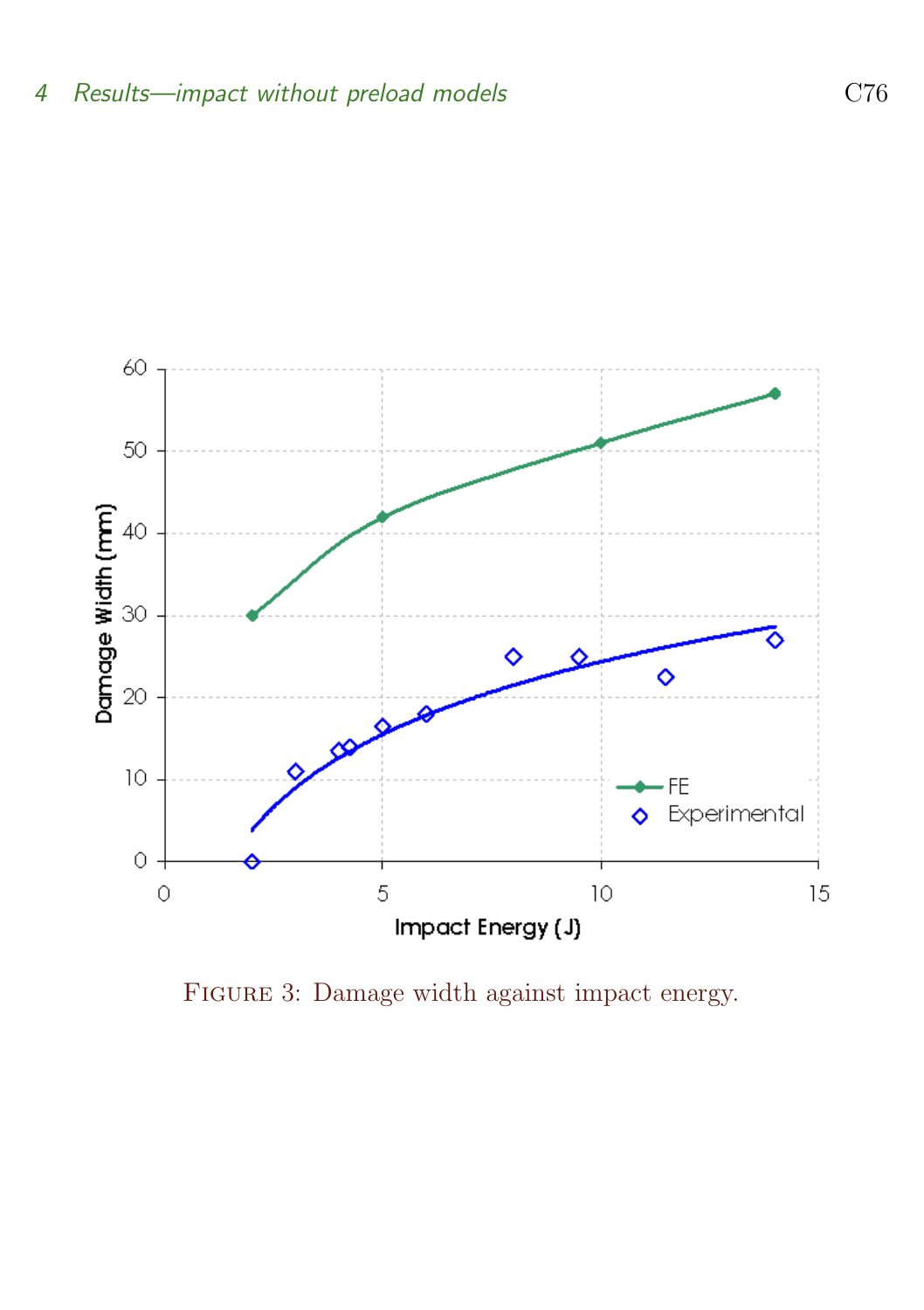

<span id="page-8-0"></span>FIGURE 4: Residual compressive strength versus damage area.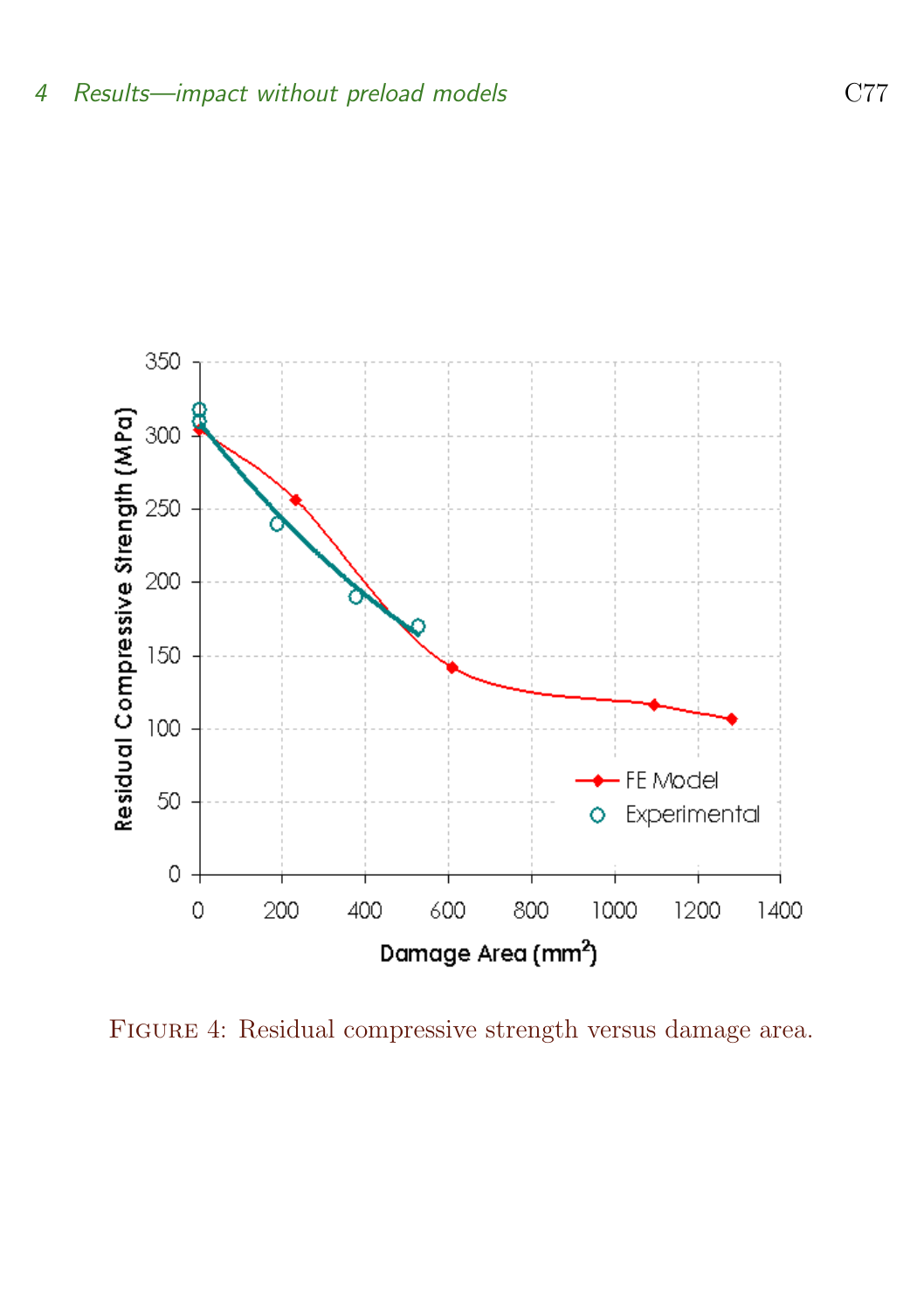

<span id="page-9-3"></span>Figure 5: Total damage plot of catastrophic failure, 88 kN preload.

# <span id="page-9-0"></span>5 Results—impact under preload models

#### <span id="page-9-1"></span>5.1 Damage analysis

<span id="page-9-2"></span>Above certain velocity preload combinations the panels were found to fail catastrophically upon impact (Figure [5\)](#page-9-3). When impacts were plotted against impact velocity and preload a boundary formed between panels that were damaged, but sustained the applied preload and those which failed catastrophically or were penetrated (Figure [7\)](#page-11-0). Generally catastrophic failure occurred at higher preloads (70–100 kN), while for lower preloads, once the critical velocity was reached the impactor penetrated the panel completely as shown in Figure [6.](#page-10-2)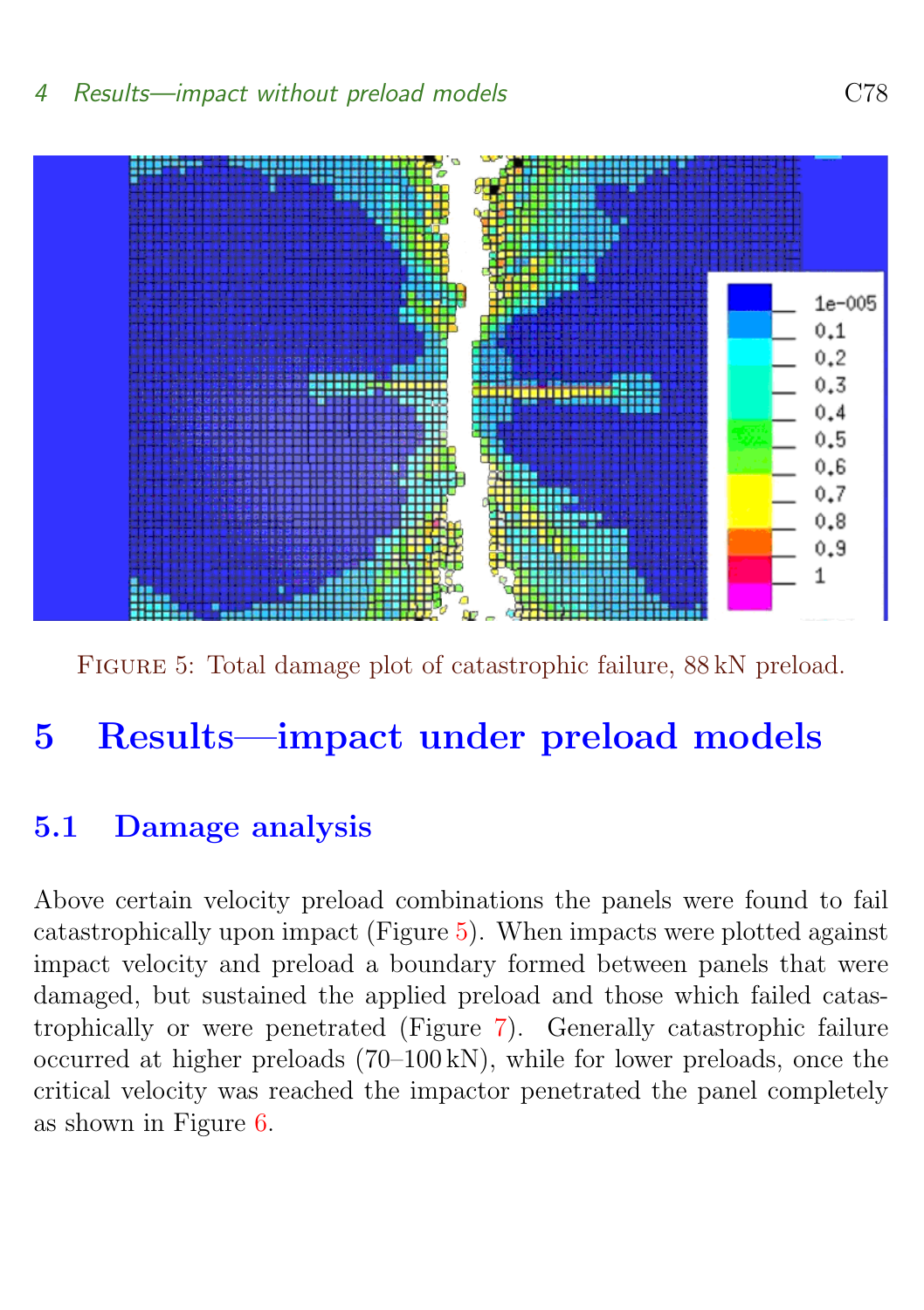

<span id="page-10-2"></span>FIGURE 6: Total damage plot of penetration, 49 kN preload.

## 5.2 Mesh size sensitivity

The mesh size was found to have significant effect on the results of the critical velocity boundary. As Figure [7](#page-11-0) shows, an increasing mesh size increased the steepness of the critical velocity boundary. However, the FE results were lower than the experimental results for all cases except the  $10 \times 10 \text{ mm}$  mesh.

#### <span id="page-10-0"></span>5.3 Panel size

<span id="page-10-1"></span>Panel size was investigated to determine whether increasing the panel size would have an effect on the critical velocity for a particular preload. This was done by doubling the panel size, while keeping the mesh size the same. It was found that twice the load was needed to cause catastrophic failure at the same impact velocity. However, if the critical velocity boundary was plotted on axis of prestress and impact velocity, then the critical velocity boundary for both panels was exactly the same.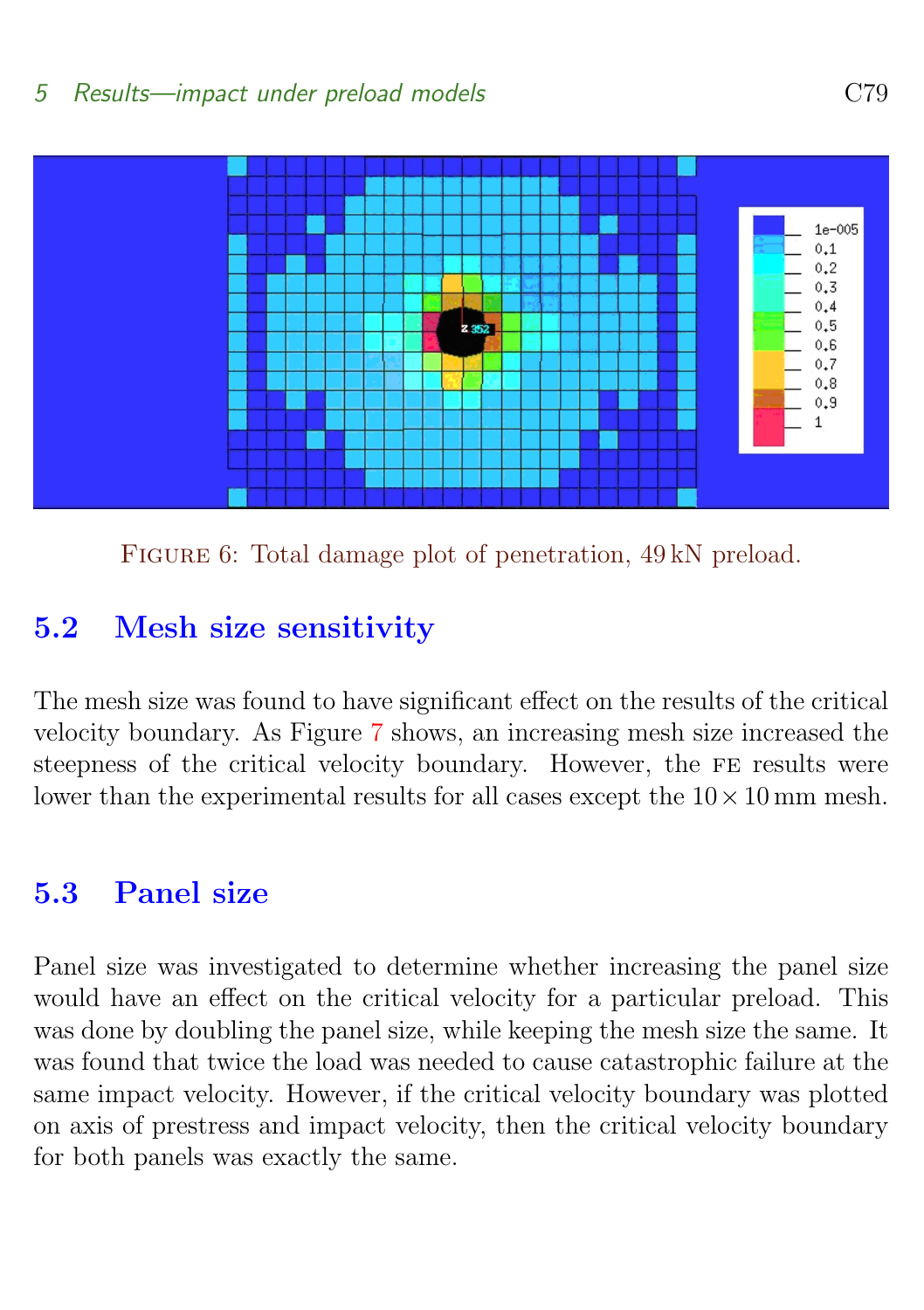

<span id="page-11-0"></span>FIGURE 7: Effect of mesh size on the critical velocity boundary.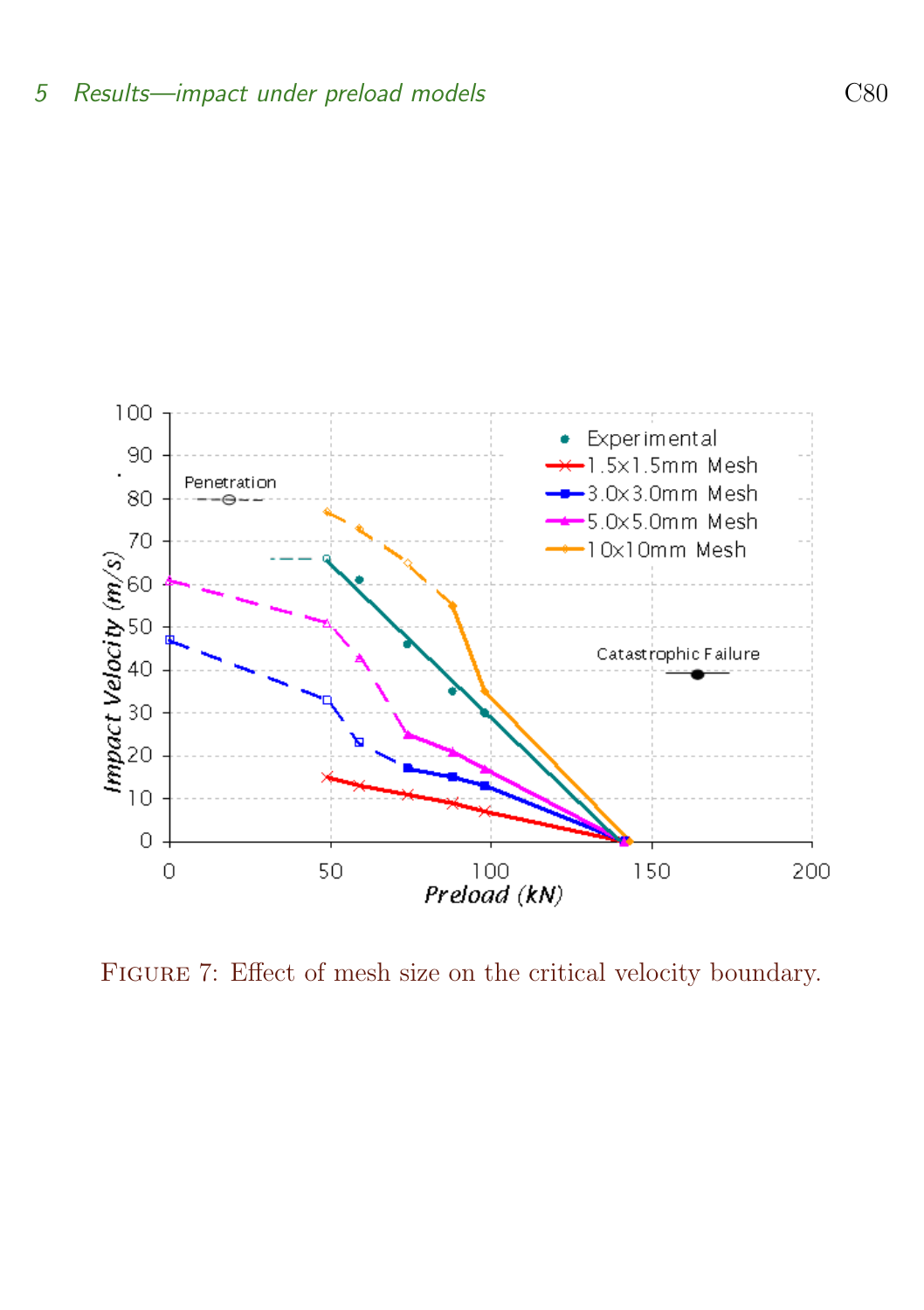

<span id="page-12-1"></span>Figure 8: Residual strength versus damage size.

#### 5.4 Residual tensile strength

<span id="page-12-0"></span>As in the impact without preload model, residual strength results were found to be very close to experimental results when plotted against damage size, this is shown in Figure [8.](#page-12-1) However, residual strength was under-predicted when plotted against impact velocity.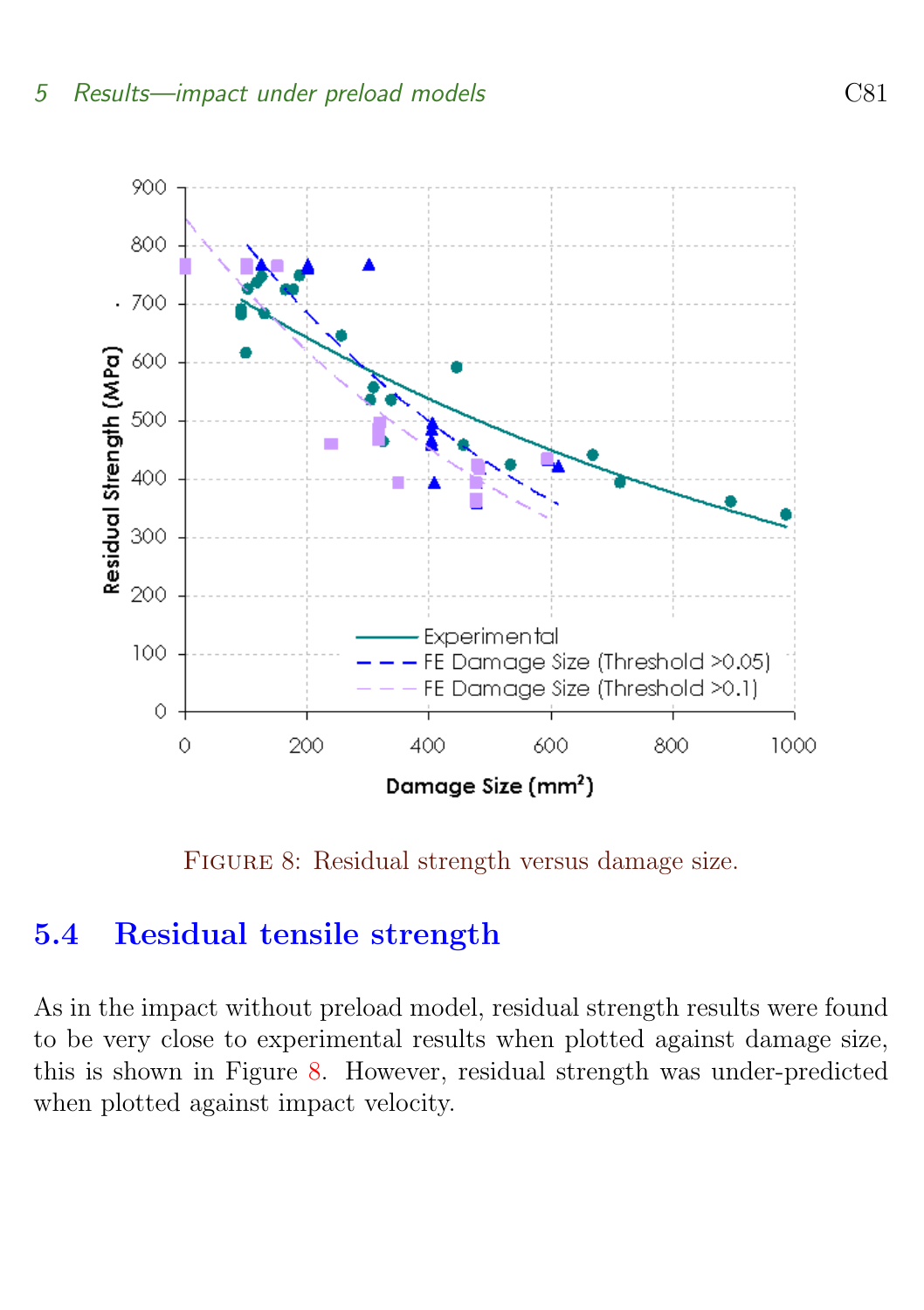#### 6 Discussion of modelling limitations

The results suggest that the model is accurately predicting in-plane tests under static loading conditions, as is evidenced by the result of residual strength versus damage size plots, ultimate strength tests and calibration tests. However, there are issues with predicting damage and failure caused by dynamic transverse loading cases. The fe results are very conservative compared with experimental results and greatly over predict damage size and under predict the critical velocity for catastrophic failure. Despite this over prediction, in most cases the trends observed from FE simulations are consistent with those observed in experimental tests. Although, there are some discrepancies between the type (matrix cracking, delamination, indentation, fibre rupture) and shape of damage observed in FE simulations as compared to experimental tests. Discussed below are a number of factors that may be contributing to the differences observed between the experimental and FE results.

The bi-phase material properties were calibrated to in-plane tensile and compressive coupon tests. Since properties such as stiffness and strength may be different in bending than for in-plane loading, this may account for the accuracy of residual and ultimate strength tests, but the poor correlation between experimental and fe results for impact tests which cause out of plane deformations. It would be expected that the properties of the material may be higher in flexure than in-plane and therefore, if these could be used in the calibration process, then the damage size might be reduced and the preload-velocity combination which causes catastrophic failure increased.

The strain rate sensitivity of the material may also have an effect on results. The experimental tension and compression tests used to calibrate the model were carried out at a low strain rate. However, impact events cause a dynamic load to be applied at a high strain rate to the material. Since the material may be strain rate sensitive, that is, its properties such as stiffness and strength may increase with increasing strain rate; a model calibrated at low strain rates may not accurately represent the material behaviour when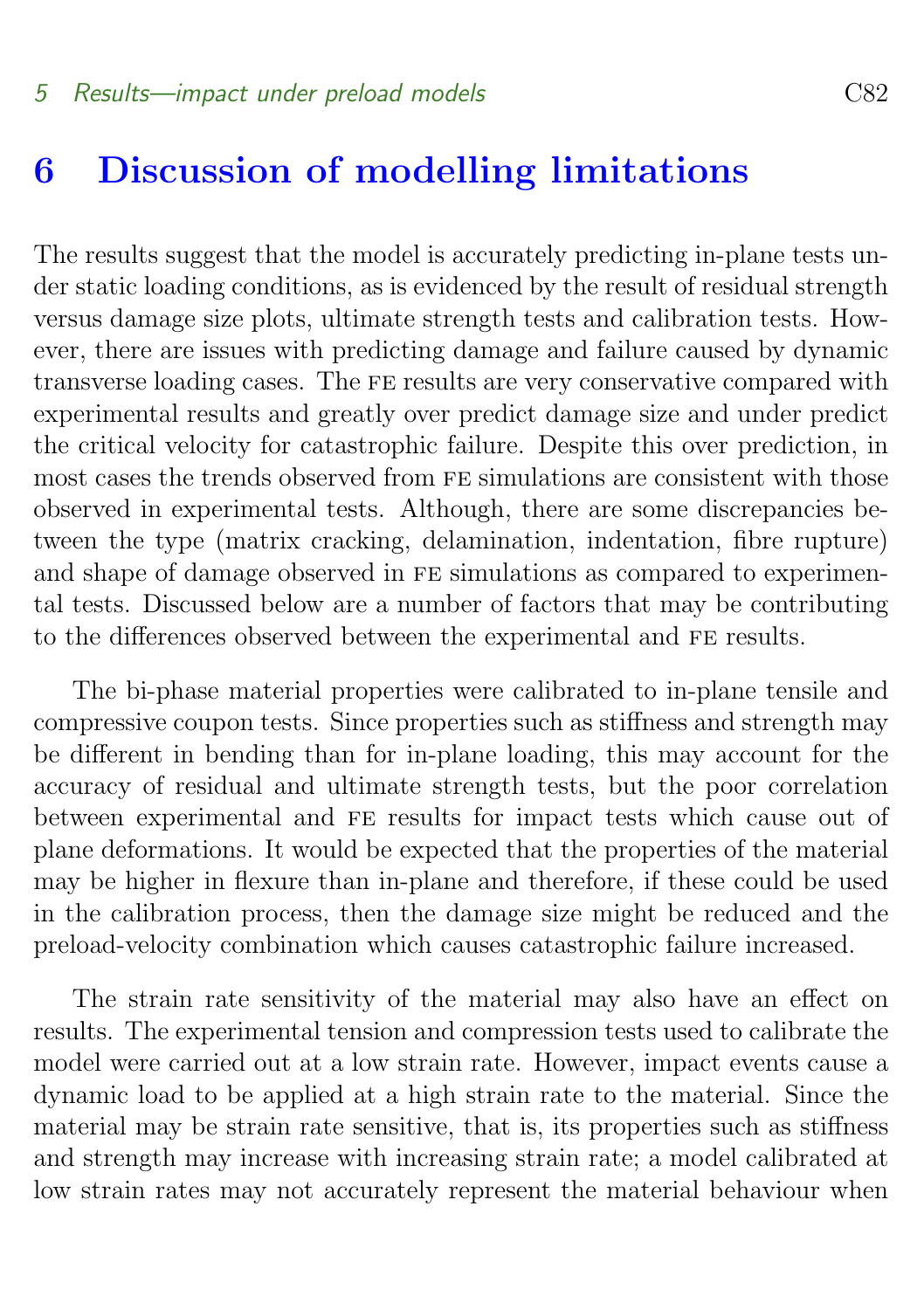#### 6 Discussion of modelling limitations C83

subjected to loading at high strain rates.

A lack of experimental data available meant that a number of assumptions were made in determining and calibrating the bi-phase properties. As such, it is possible that some of these inputs were not realistic and may have had an effect on the outcomes of the model. Another limitation of the bi-phase model used to conduct the simulations is that while it is able to split damage into separate fibre and matrix phases, the type of damage depicted is not necessarily easily comparable with experimental results.

Damage such as fibre or tow splitting is not shown in bi-phase model as fibre damage, since the model considers the fibres to be unidirectional and therefore can only model fibre rupture. However, it may be depicted as matrix damage. An overall FE damage plot that considers fibre rupture and matrix cracking is not comparable with a C-scan image of an experimental test specimen which would predominantly show only delaminations. These problems make a direct comparison of experimental and predicted damage difficult.

Delamination damage between the plies of the laminate is not accounted for in the bi-phase model. Since delamination failure absorbs a large amount of energy during impact, the lack of this type of failure mechanism in the model may have a significant effect on the results. The FE model may absorb this energy through a different failure mechanism which does not occur in physical tests, or the damage caused in other failure modes may simply increase to absorb the energy. This may account for the general over prediction of damage size as depicted by the model compared with experimental results.

## <span id="page-14-0"></span>7 Conclusion

Modelling of impacts on unloaded panels correlated well with experimental results in terms of damage type and residual strength. However, the damage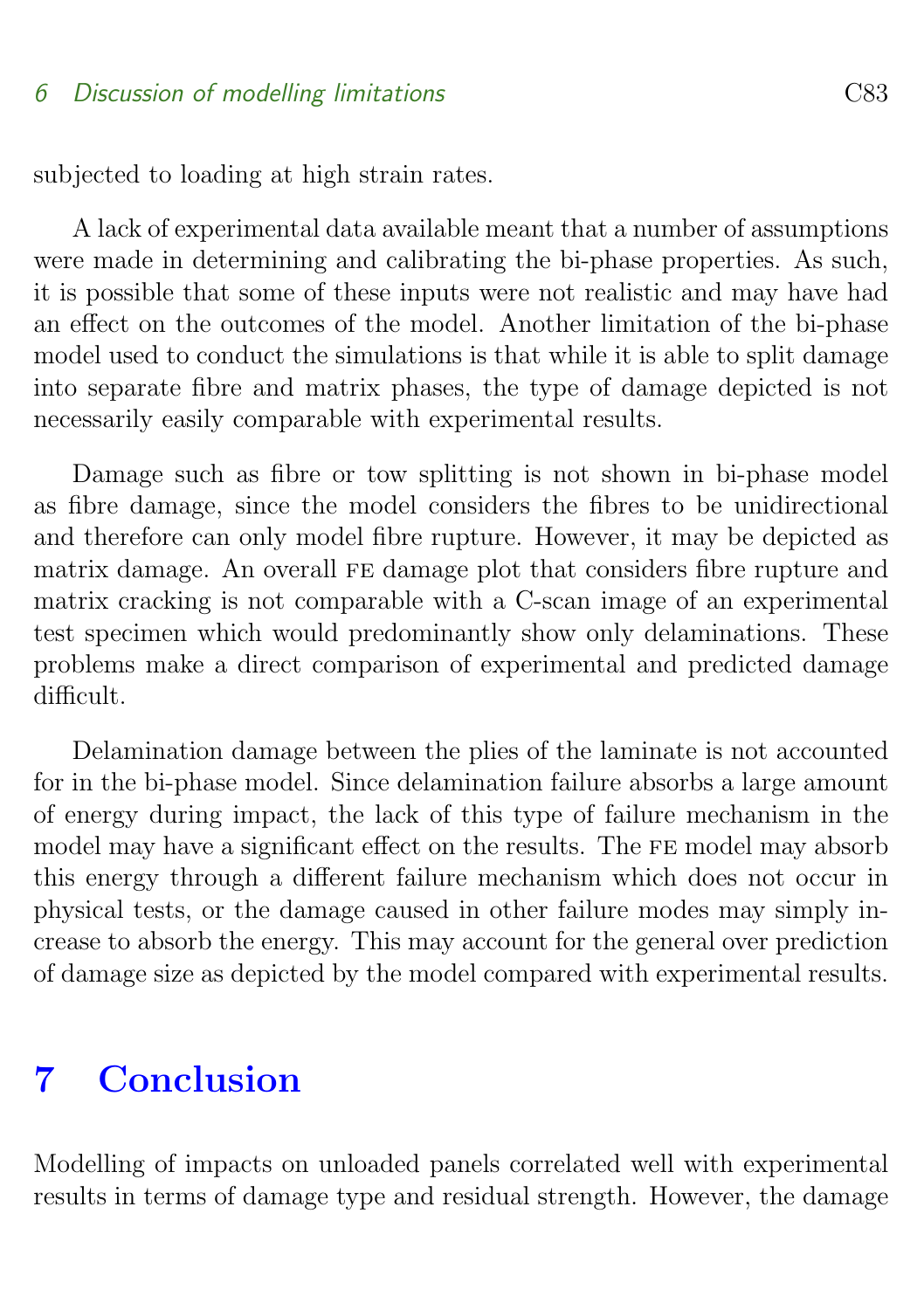#### 7 Conclusion C84

size was over predicted in most cases.

Modelling of impacts under tensile preload displayed similar behaviours and trends to those observed experimentally. However, damage size was over estimated and the catastrophic failure boundary was predicted at lower preload-velocity combinations than found in experimental tests. Some variance in the damage type, shape and location was also observed when compared with experimental results. Discrepancies were a result of the modelling techniques used, limitations of the model in depicting various forms of damage and the method of calibrating material properties.

The model predicted that above a critical velocity catastrophic failure of the panel will occur for high preloads, while at lower preloads the impactor penetrates the panel. It was found that the critical velocity decreased with increasing preload. It was also found that as the velocity increased the damage size increased and residual strength decreased. The damage size and residual strength were found to be independent of the preload, except in regions close to the critical velocity.

## **References**

- <span id="page-15-1"></span><span id="page-15-0"></span>[1] S. Abrate. Impact on Laminated Composite Materials, Appl Mech Rev, 44, 1991, 155–190. [C70](#page-1-1)
- <span id="page-15-2"></span>[2] W. J. Cantwell and J. Morton. The Impact Resistance of composite Materials, A Review, Composites, 22, 1991, 347–360. [C70](#page-1-1)
- <span id="page-15-4"></span>[3] ESI Group. PAM-CRASH 2004, PAM-SAFE 2004: Solver Notes Manual, ESI Group, France, 2004. [C72,](#page-3-1) [C74](#page-5-1)
- <span id="page-15-3"></span>[4] I. Herszberg, T. Weller, K. H. Leong and M. K. Bannister. The Residual Tensile Strength of Stitched and Unstitched Carbon/Epoxy Laminates, in Proceedings of the First Australasian Congress on